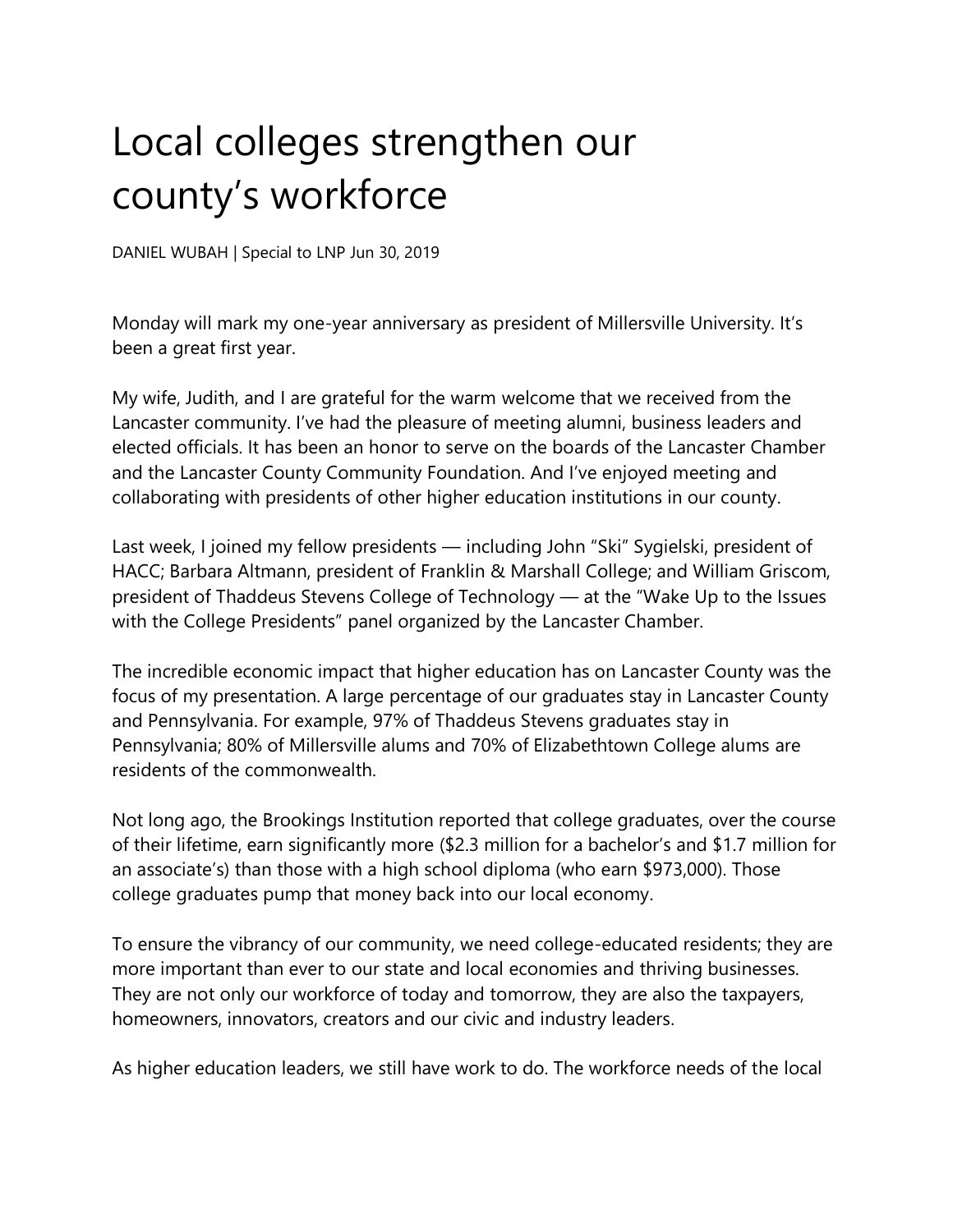business community are changing as our county continues to grow. In order to attract new businesses and retain existing businesses, we need to supply a workforce that is ready for the 21st century. As I mentioned in my inaugural speech, we at Millersville will endeavor to incorporate the three skills (human, digital building block and business enabler skills) in our curriculum to ensure that our graduates meet the workforce needs of present and future industries. Our students must have the soft skills of social, creative and critical intelligence (human skills), and the ability to collect, handle and analyze data (digital building block skills). Our students must also be able to deploy synthesis and integration skills (business enabler skills) including project management, business process, communicating data and digital design.

Our institutions must continue to develop new academic programs that contribute directly to workforce needs and respond to industry demand. For instance, HACC has introduced new degrees in the cutting-edge industries of radiology informatics and mechatronics. The Lancaster County Career & Technology Center offers degrees in veterinary technology and dental hygiene — two growing areas for jobs in the county. At Millersville, we collaborated with leaders of emerging businesses on curriculum innovation to meet their needs and we have launched new degree programs in music industry, entertainment technology and information technology.

It is imperative for our higher education institutions to collaborate with businesses and the local community to strengthen and explore partnerships that will allow our students to participate in high-impact practices, such as internships and undergraduate research.

Today I would like to propose two challenges.

To our business community: You have been wonderful partners, shepherding our students into the working world. You are at the front line of the future of industry and technology, and I implore you to share your challenges with us so that our students will build the future with you. You can provide settings where our students can put their education to work through internships, co-ops, apprenticeships and jobs.

To our local community: I challenge you to serve as mentors for our students. Many of you have been in the workforce, or are still in the workforce and you have knowledge to impart. Become a mentor. Our students want and need your life lessons and wisdom. As we launch our new mentorship initiative this fall semester, our goal is to provide a mentor for every student.

Preparing students for the workforce and for a life of continuous learning are important priorities for our university and community at large, and I know my colleagues across